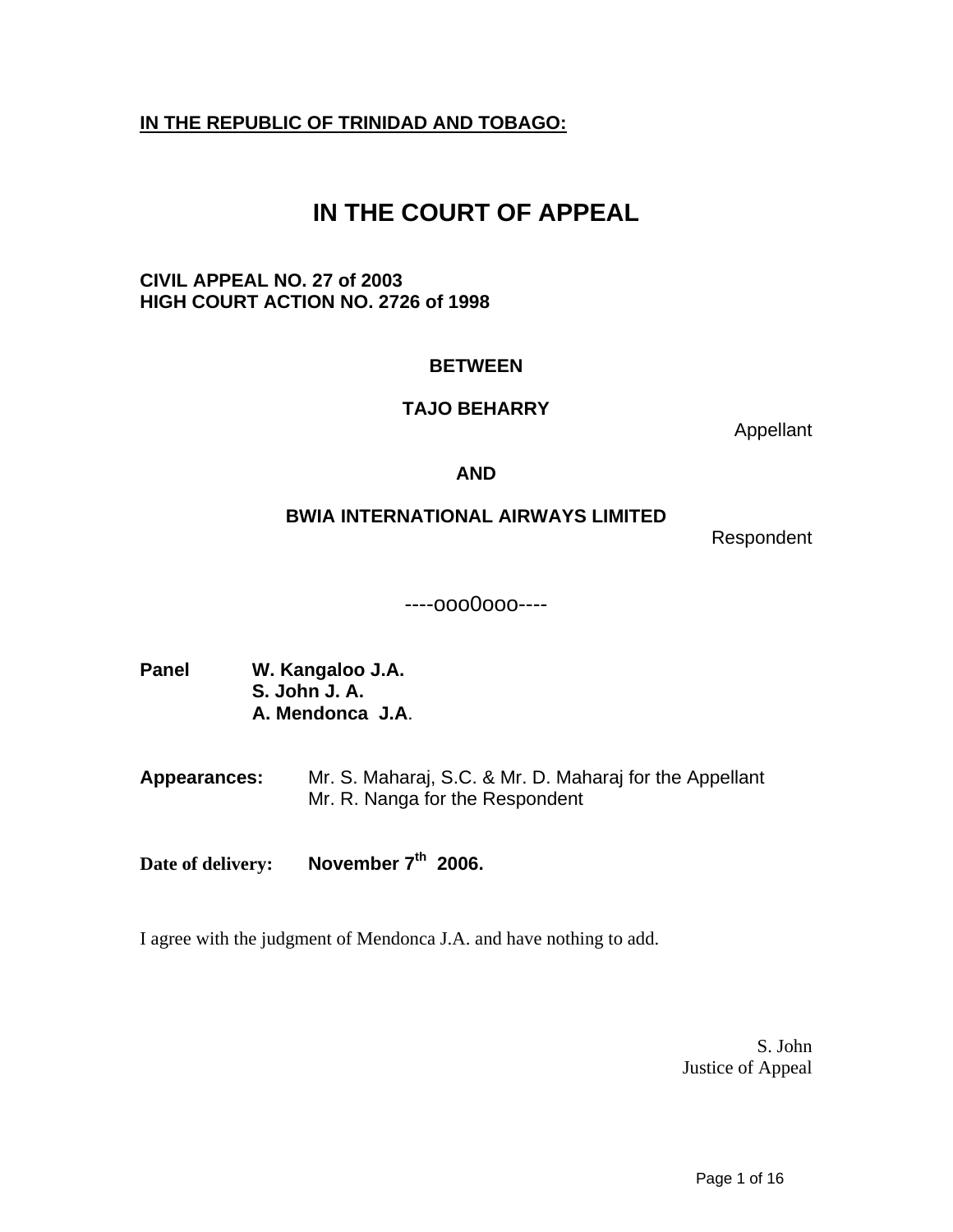# **JUDGMENT**

#### Delivered by A. Mendonca, J.A.

(1) This is an appeal from the judgment of the trial Judge dismissing the Appellant's claim. The gist of the Appellant's claim is that he suffered injury to his eye when hydraulic fluid from the Respondent's aircraft entered his eye when he was under the aircraft.

(2) The Appellant's claim was made in negligence and/or breach of duty and/or breach of his contract of employment. At the trial of the action the Appellant and three (3) witnesses called by him gave evidence. The Respondent opted not to call any evidence.

(3) The facts in this matter are really not complicated. On March 7, 1994 the Appellant was the flight engineer or third pilot on the Respondent's Tri Star L1011 aircraft on flight 981 from Frankfurt, Germany to St. Lucia. On the way to St. Lucia the Appellant discovered what he described as a "snag". He observed that the hydraulic fluid reservoir gauge showed depletion in the hydraulic fluid in the "C" hydraulic system of the aircraft. The C hydraulic system is one of four hydraulic systems in the aircraft and is considered the most important.

(4) It was policy that in the event of such an occurrence, if the aircraft is in range of its destination, that ground engineers at its destination should be informed of the problem. The Appellant in accordance with this policy notified the ground engineers in St. Lucia of the snag and recorded it in the aircraft's technical log.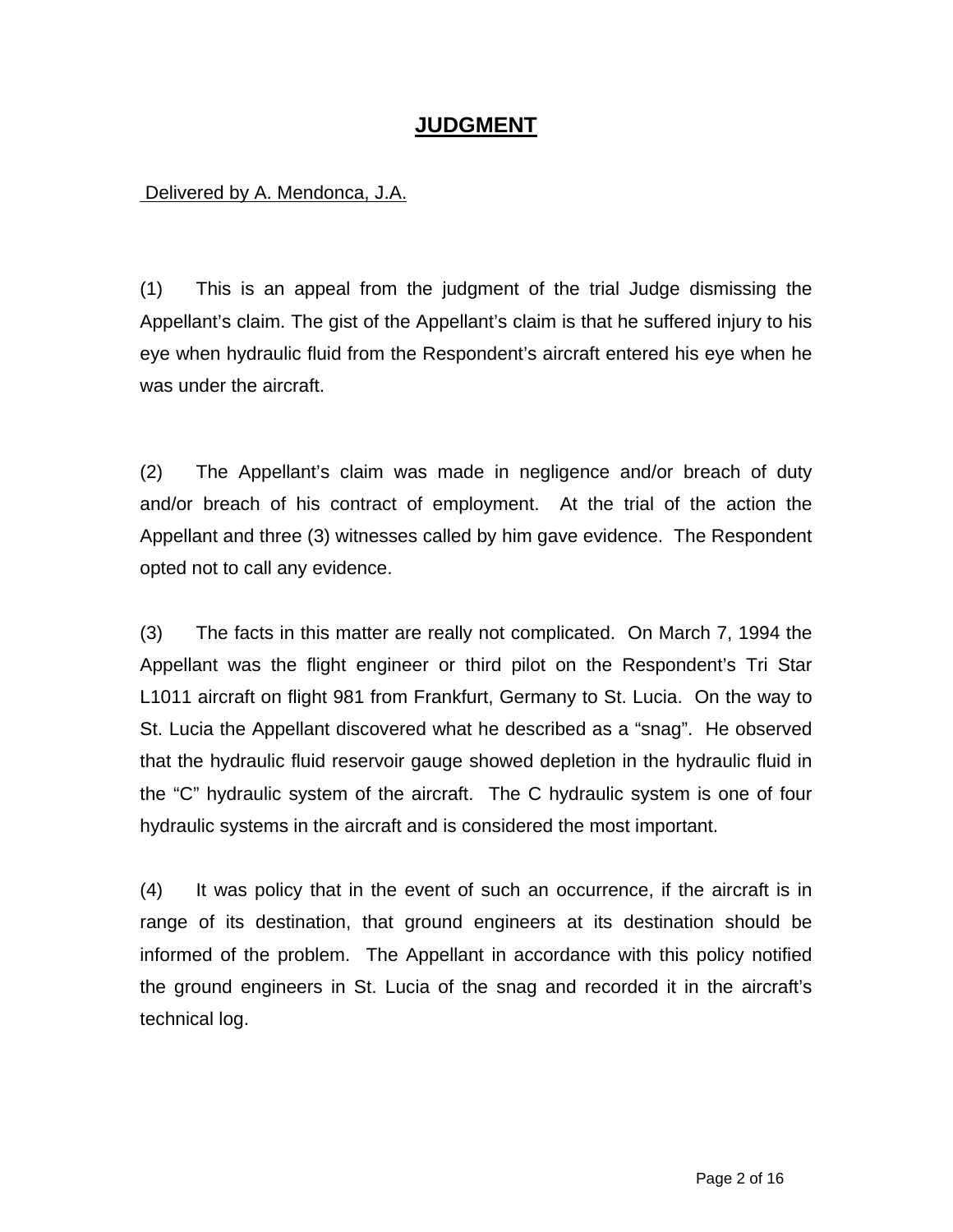(5) When a mechanical default is recorded in the aircraft's technical log that entry has to be cleared by ground engineers before the aircraft becomes airborne again.

(6) The aircraft landed safely in St. Lucia and parked at its ramp. According to the Appellant the normal procedure was for the ground engineers to board the aircraft to be briefed. This they did not do and so the Appellant accompanied by co-pilot Mr. Emmy Nathaniel came off the aircraft.

(7) The Appellant in examination in chief said that he came off the aircraft to look for the engineers in order to brief them about the snag. The Appellant also testified that he was concerned as to where the leak was because of certain notices to pilots that the Respondent had sent out. According to the Appellant the notices warned that hydraulic fluid leaking on a "hot component" such as a pump could cause a fire. His major concern, he said, was to find out where the leak was and if there were any "burns" or damage to the aircraft and to see the engineers. In cross-examination, however, the Appellant agreed with Counsel that while in transit he had briefed the engineers and that there was nothing further for him to tell them. He agreed with a suggestion put to him by Counsel that he had gone under the aircraft out of curiosity.

(8) The Judge, however, accepted that the Appellant was not a busy body. The Judge stated:

"I do not interpret that "curiosity" to mean that the [Appellant] was being a busybody. The [Appellant] made it plain in his evidence that he was concerned about a fire hazard as a result of a warning previously issued by the [Respondent] about hydraulic fluid leaking onto hot surfaces."

(9) When the Appellant came off the aircraft he went under it in the vicinity of the hydraulic bay. There are two access panels or doors to the hydraulic bay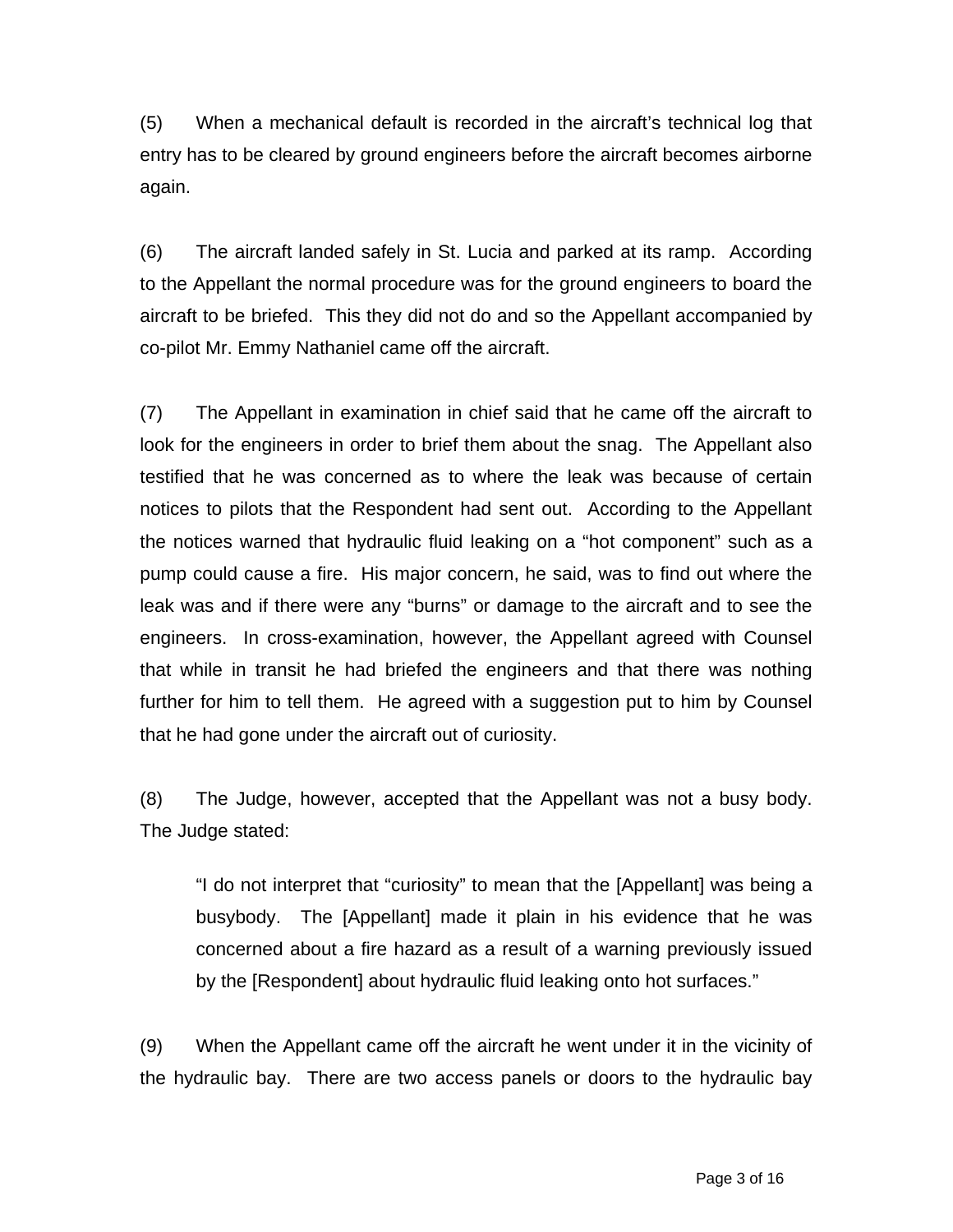and the Appellant observed both doors opened and a ladder was under one of them. The Appellant went under one of the doors to see what he could see. As soon as he got there he heard a "hum" and a "jet stream" of hydraulic fluid went straight into his right eye. The Appellant then re-entered the aircraft and washed his eye in accordance with the Respondent's standard procedure for dealing with such an occurrence.

(10) After he washed his eye the Appellant stated that it was burning a lot and he had blurred vision. The next day however the burning subsided but the eye was still a little sore. The Appellant as a consequence saw a doctor and he was advised that his eye would be okay. However, the condition of the eye did not improve but on the contrary it deteriorated. It turned out that as a consequence of the incident the Appellant suffered a detachment of the retina of the right eye leading to permanent diminished vision in that eye. Dr. Mahabir, an ophthalmologist, testified that the loss of vision in the Appellant's eye is to the extent of 6/18. The Appellant has lost binocular function and has difficulty in judging height, length, distance and speed. As a result of his injury the Appellant has lost his pilot's licence.

(11) The Judge held that the Respondent was not liable, gave judgment for the Respondent and dismissed the Appellant's claim. He stated that there was no evidence of negligence in the maintenance of the hydraulic system. He found that at the time of the incident that the C hydraulic system was pressurized, but that there was no evidence to indicate that the system was pressurised when it ought not to have been pressurised. He also held that the Appellant did not use ordinary reasonable care for his own safety. He reasoned that the Appellant was aware of the danger of hydraulic fluid coming into contact with his body. The Appellant was aware that the problem with the hydraulic system was being attended to when he went under the aircraft, yet without regard for his own safety he proceeded to the hydraulic bay area and looked up into it. Further the Appellant had the opportunity of using smoke goggles that were in the cockpit at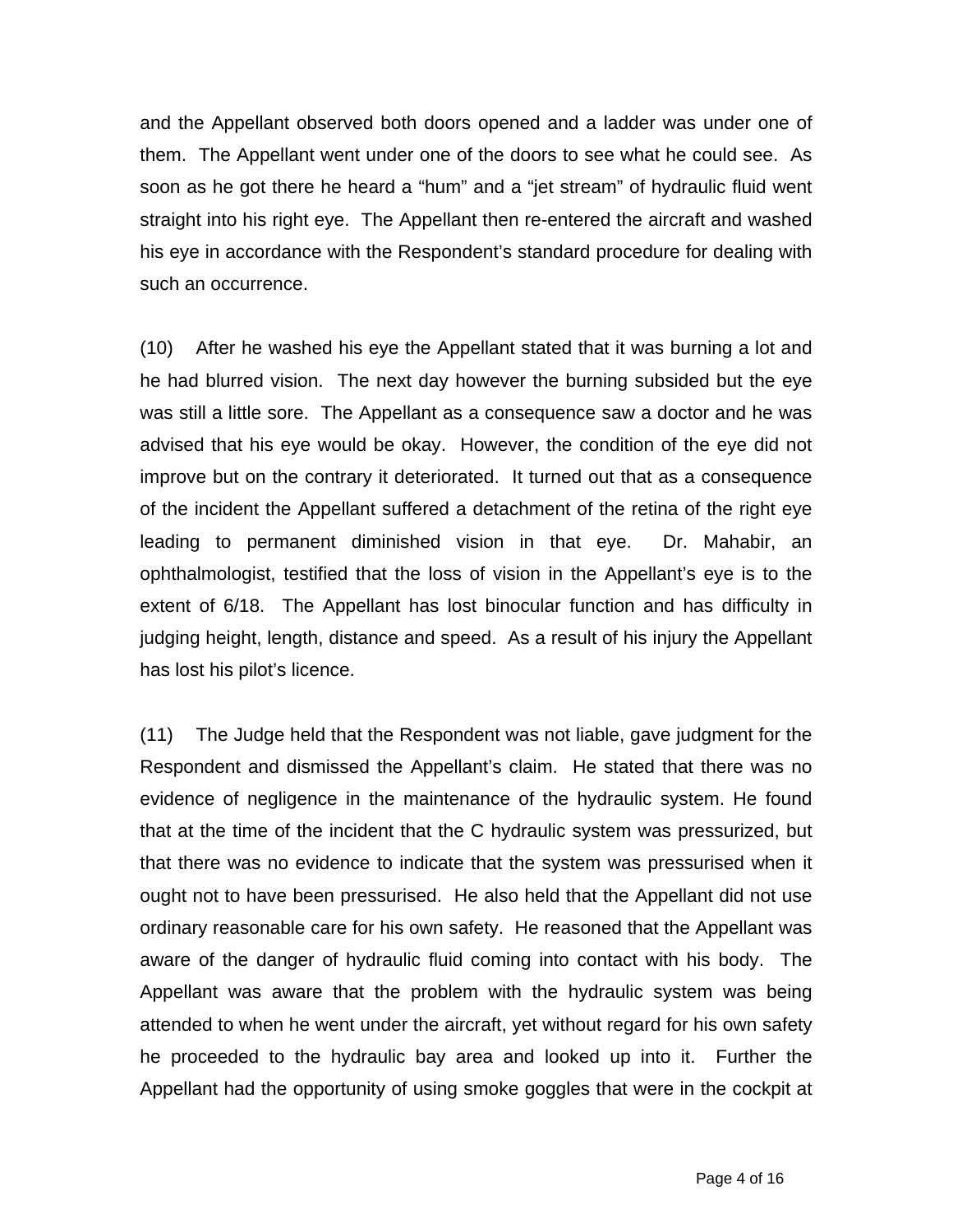the material time but did not do so. Also the Appellant, by coming off the aircraft when he did, deprived himself of the benefit of the system that the Respondent had in place to warn the flight crew of the maintenance work that was being undertaken.

(12) The Appellant now appeals to this Court. He contends that the Judge was wrong and that the judgment ought to be set aside and the Respondent held liable in negligence. The Respondent has also cross-appealed with respect to the finding of the Judge that at the time of the injury the C hydraulic system was pressurised. Given what I perceive to be the importance of that finding to this appeal, I shall first refer to the Respondent's cross-appeal.

(13) The Respondent contends that the Judge erred in coming to that finding. There is not sufficient evidence from which a reasonable conclusion could be drawn that at the material time the hydraulic system was pressurised. I however do not agree that the Judge fell into error in coming to that finding.

(14) It is clear on the evidence that the C hydraulic system of the aircraft is pressurised when the engines of the aircraft are on. Conversely, when the engines are off the system depressurises in a matter of seconds. It is not in dispute that at the material time the engines were off. But the system may be pressurised from an external point described as the ground pressure attachment point by electrical or mechanical means and a ground engineer has access to this. So the C hydraulic system could have been pressurised by the maintenance crew attending to the snag.

(15) According to the evidence of the Appellant, as he looked up into the hydraulic bay he heard a "hum" and a "jet stream" of the hydraulic fluid entered his eye. In other words the fluid did not simply fall into his eye but came at some speed and force suggesting that it was under pressure. The hum that the Appellant heard is consistent with the start of an apparatus necessary to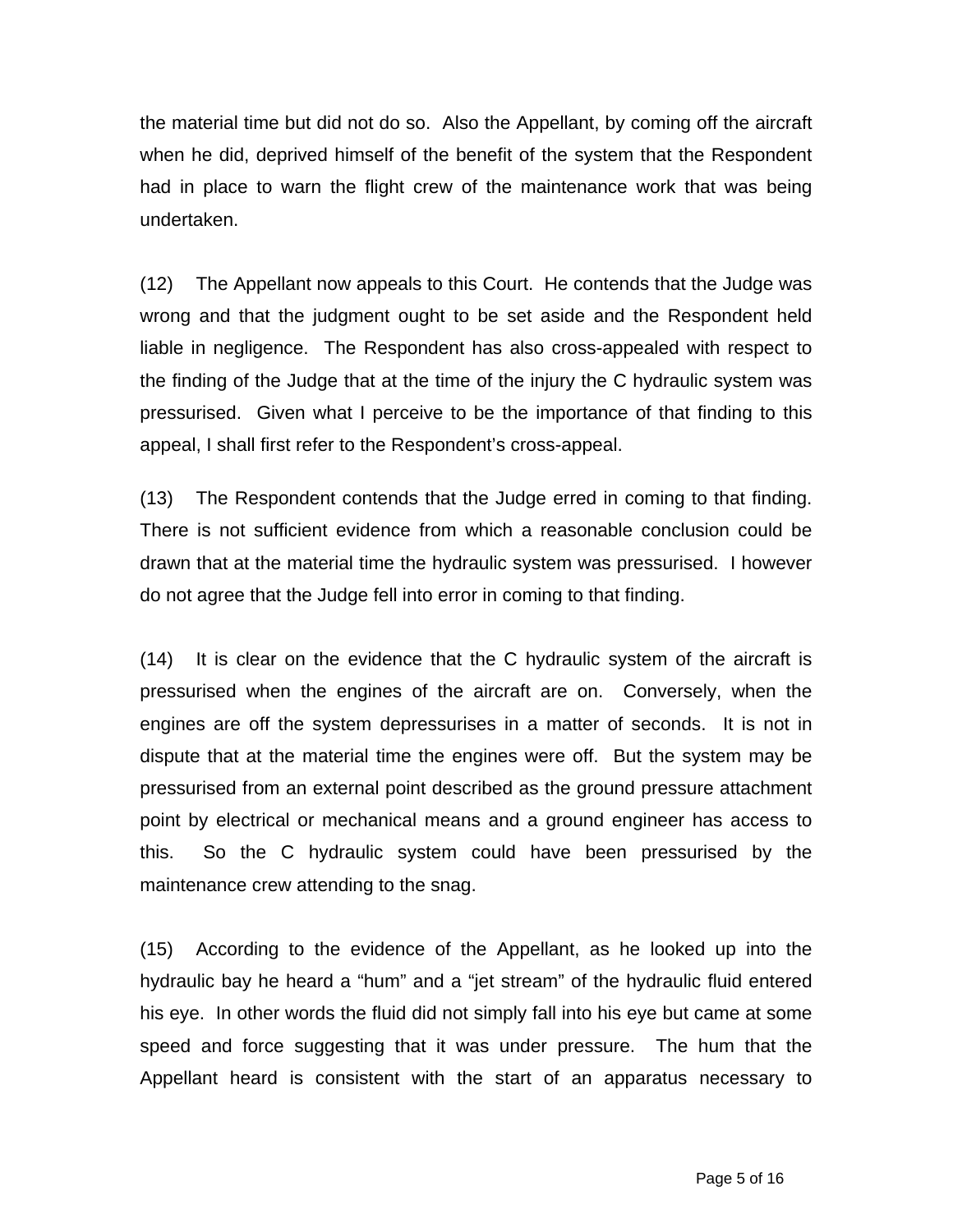pressurise the system. But as the Judge noted the Appellant's evidence did not stand by itself.

(16) There was first of all the evidence of Nikera Seepersad. He described himself as an aircraft engineer and gave evidence to the effect that when one is checking for leaks or replenishing the fluid in the hydraulic reservoir the system must be pressurised. There was, however, a twofold attack on his evidence by the Respondent. First the Respondent sought to say that Mr. Seepersad was not competent to give such evidence. He simply lacked the necessary qualifications. There was, however, no real challenge at the trial to the quality of his qualifications to give the evidence he did. According to his evidence he has an F.A.A. certificate "which is what every engineer in the [United] States [of America] has". He worked as an aircraft mechanic for a number of years and did a course in fluid lines and fittings and troubleshooting where there are hydraulic leaks. He also said that he was familiar with the maintenance manual for the L1011 aircraft. I see nothing on the face of that evidence that suggests that he could not give the evidence he did of the C hydraulic system. In fact the evidence suggests the contrary. The second line of attack was that the Respondent did not do a leak check on the system. Counsel submitted that the Court should come to this conclusion because there is no entry in the technical log of the aircraft that a leak check was done. There is, however, no evidence, nor does the evidence point to the fact, that every analysis of the problem is recorded in the log. The absence of such an entry therefore does not mean that it was not done. The submission also flies in the face of the stipulated procedure in the maintenance manual for the aircraft. The manual is quite detailed as to procedure for a leak check and cautions that no leakage is allowed from a cracked housing. What I understand by that is that a leak from a cracked housing is clearly considered to be a safety hazard and the aircraft should not be put into service unless the Respondent is satisfied that there is not leakage from a cracked housing. The Respondent should at least satisfy itself of that. It is difficult in those circumstances to conclude in the absence of more probative evidence that the Respondent would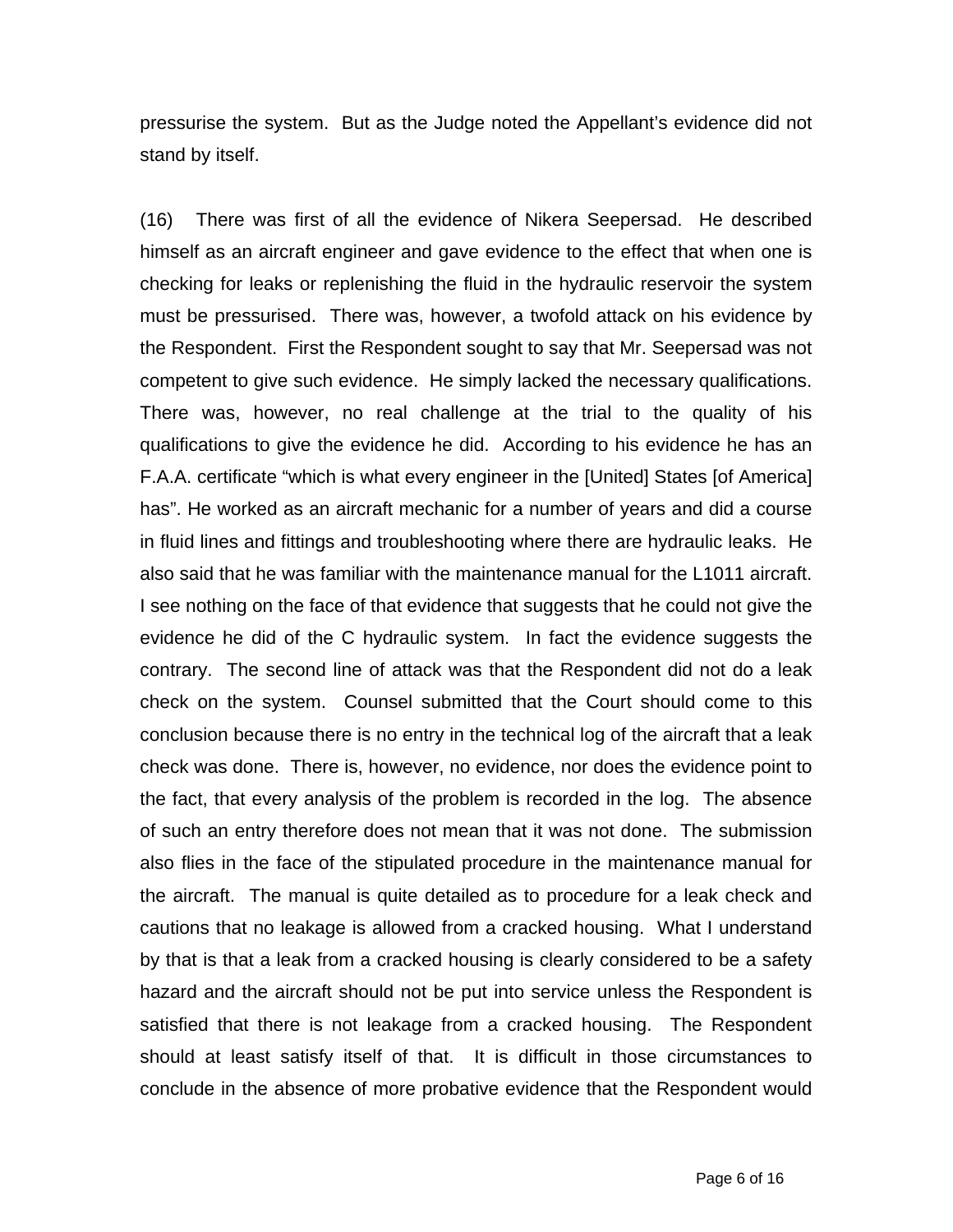have risked the safety of the aircraft and put it back into service without performing a leak check. In any event even if a leak check was not performed it is clear on the evidence that the C hydraulic system was replenished and that in order to do so the hydraulic system should be pressurised so as to give "a true aspect of the fluid level".

(17) There was also the evidence of Dr. Mahabir. According to him the most likely cause of the injury to the Appellant was trauma to the eyeball. He stated that if hydraulic fluid enters the eye you might get an allergic reaction but not a detached retina. He stated that what makes the difference is the pressure at which the fluid hits the eye. The evidence was that the C hydraulic system is pressurised at 3,000 p.s.i. According to Dr. Mahabir retinal detachment is not surprising if fluid were to hit the eye at that pressure.

(18) This evidence is also consistent with the evidence of the Appellant of what he knew of the hydraulic fluid used in the aircraft. He stated that if the hydraulic fluid got into his eye he could expect severe pain but no permanent damage.

(19) In the face of this evidence, it is not surprising, and indeed it is quite proper, that the Judge should conclude:

"There is sufficient evidence from which a reasonable conclusion can be drawn that at the time of the incident, the hydraulic "C" system in the aircraft was pressurised and that the hydraulic fluid therefore entered the eye of the [Appellant] under high pressure.

(20) In the circumstances I do not think that there is any merit in the crossappeal.

(21) Counsel for the Appellant submitted simply that the Appellant was owed a duty of care by the Respondent. The duty was to ensure that when pressurising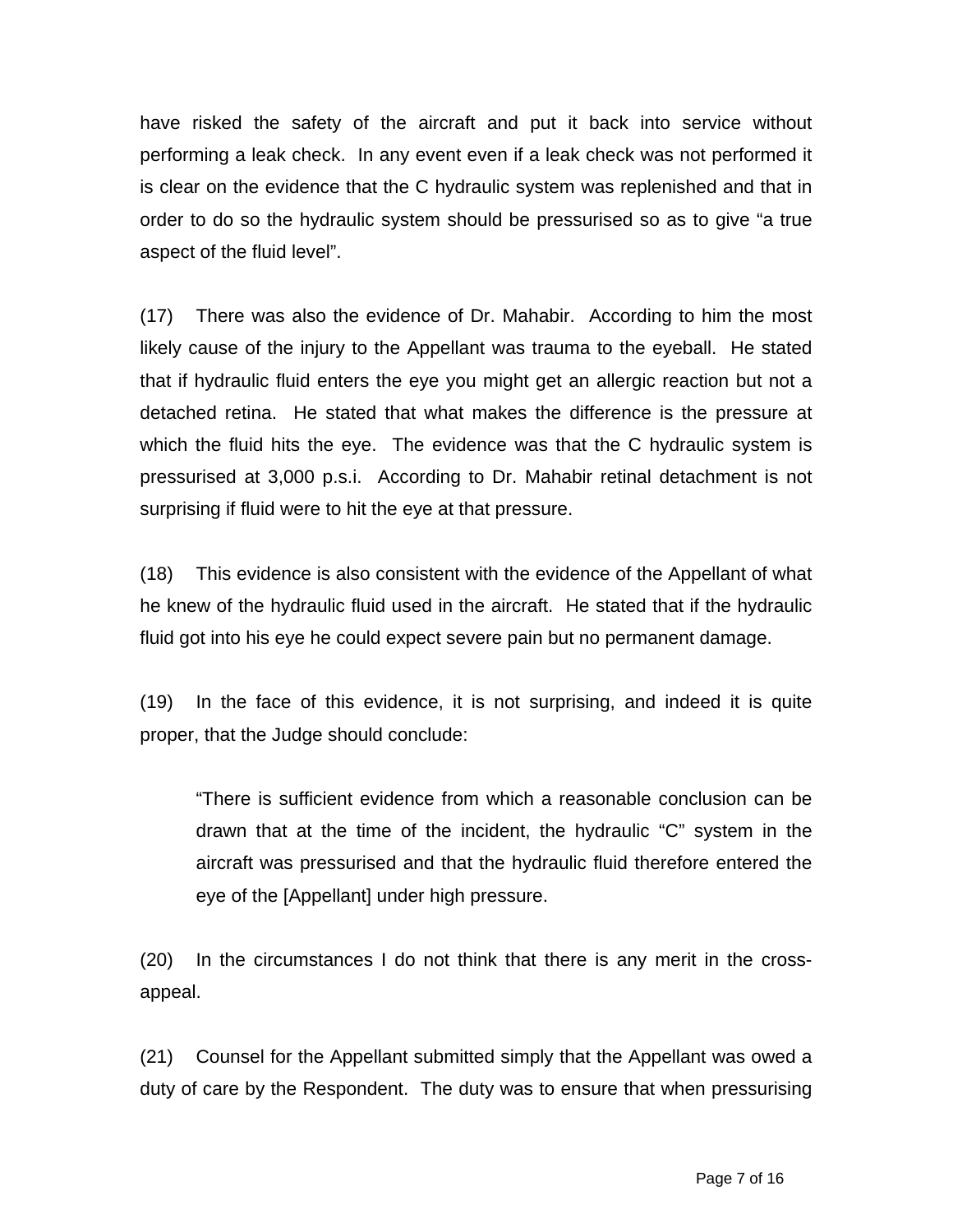the hydraulic system that the area was clear. The Respondent was in breach of this duty and the Appellant suffered damage as a consequence. Counsel for the Respondent on the other hand argued that there was no duty owed by the Respondent to the Appellant. Alternatively, he argued that if a duty was owed it was no more than to warn of risks that were not known to the Appellant and the Appellant in this case knew of the dangers of hydraulic fluid. The occasion to exercise the duty of care therefore did not arise. The Respondent further submitted that the Appellant failed to take care for his own safety in that he did not wear the smoke goggles that were provided by the Respondent.

(22) There are three (3) criteria for the imposition of a duty of care and these are foreseeability of damage, proximity of relationship and justice and reasonableness. In **Caparo Industries v Dickman** [1990] 2 W.L.R. 358 Lord Bridge of Harwich (at p. 365) put the position this way:

"What emerges is that, in addition to the foreseeability of damage, necessary ingredients in any situation giving rise to a duty of care are that there should exist between the party owing the duty and the party to whom it is owed a relationship characterised by the law as one of "proximity" or "neighbourhood" and that the situation should be one in which the court considers it fair, just and reasonable that the law should impose a duty of a given scope upon one party for the benefit of the other."

Lord Bridge went on to observe:

"… the concepts of proximity and fairness embodied in these additional ingredients are not susceptible of any precise definition as would be necessary to give them utility as practical tests, but amount in effect to little more than convenient labels to attach to the features of different specific situations which, on a detailed examination of all the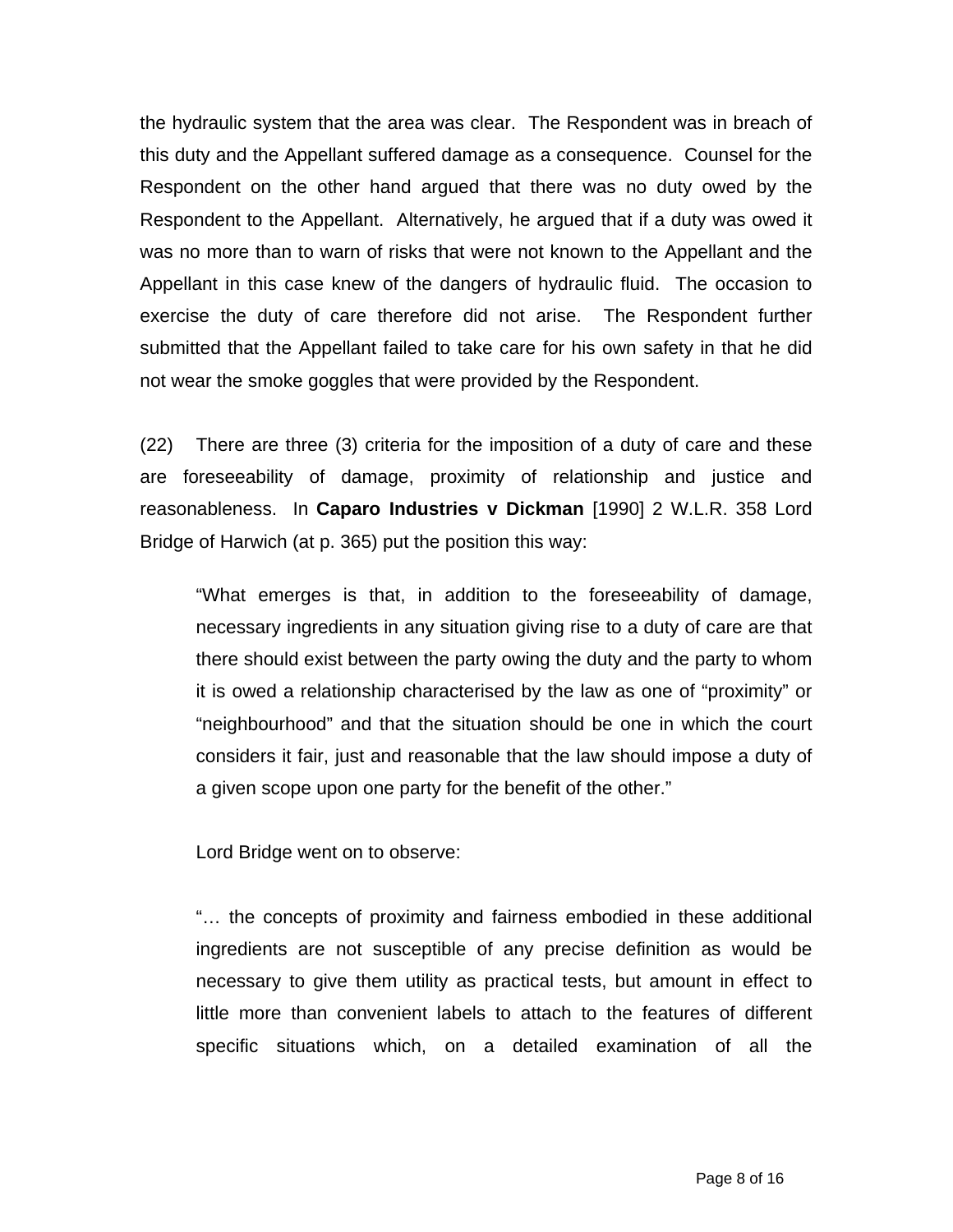circumstances, the law recognises pragmatically as giving rise to a duty of care of a given scope."

Lord Oliver (at p. 379) was of a similar view when he said:

"Thus the postulate of a simple duty to avoid any harm that is, with hindsight, reasonably capable of being foreseen becomes untenable without the imposition of some intelligible limits to keep the law of negligence within the bounds of common sense and practicality. Those limits have been found by the requirement by what has been called a "relationship of proximity" between plaintiff and defendant and by the imposition of a further requirement that the attachment of liability for harm which has occurred be "just and reasonable". But although the cases in which the courts have imposed or withheld liability are capable of an approximate categorisation, one looks in vain for some common denominator by which the existence of the essential relationship can be tested. Indeed it is difficult to resist the conclusion that what have been treated as three separate requirements are, at least in most cases, in fact merely facets of the same thing, for in some cases the degree of foreseeability is such that it is from that alone the requisite proximity can be deduced, whilst in others the absence of that essential relationship can most rationally be attributed simply to the court's view that it would not be fair and reasonable to hold the defendant responsible. "Proximity" is, no doubt, a convenient expression so long that it is realised that it is no more than a label which embraces not a definable concept but merely a description of circumstances from which, pragmatically, the courts conclude that a duty of care exists."

(23) In this case the question of whether a duty of care exists I think can be answered by the application of the following test which may be found in the speech of Lord Lloyd in **Page v Smith** [1995] 2 W.L.R. 644, 668-669.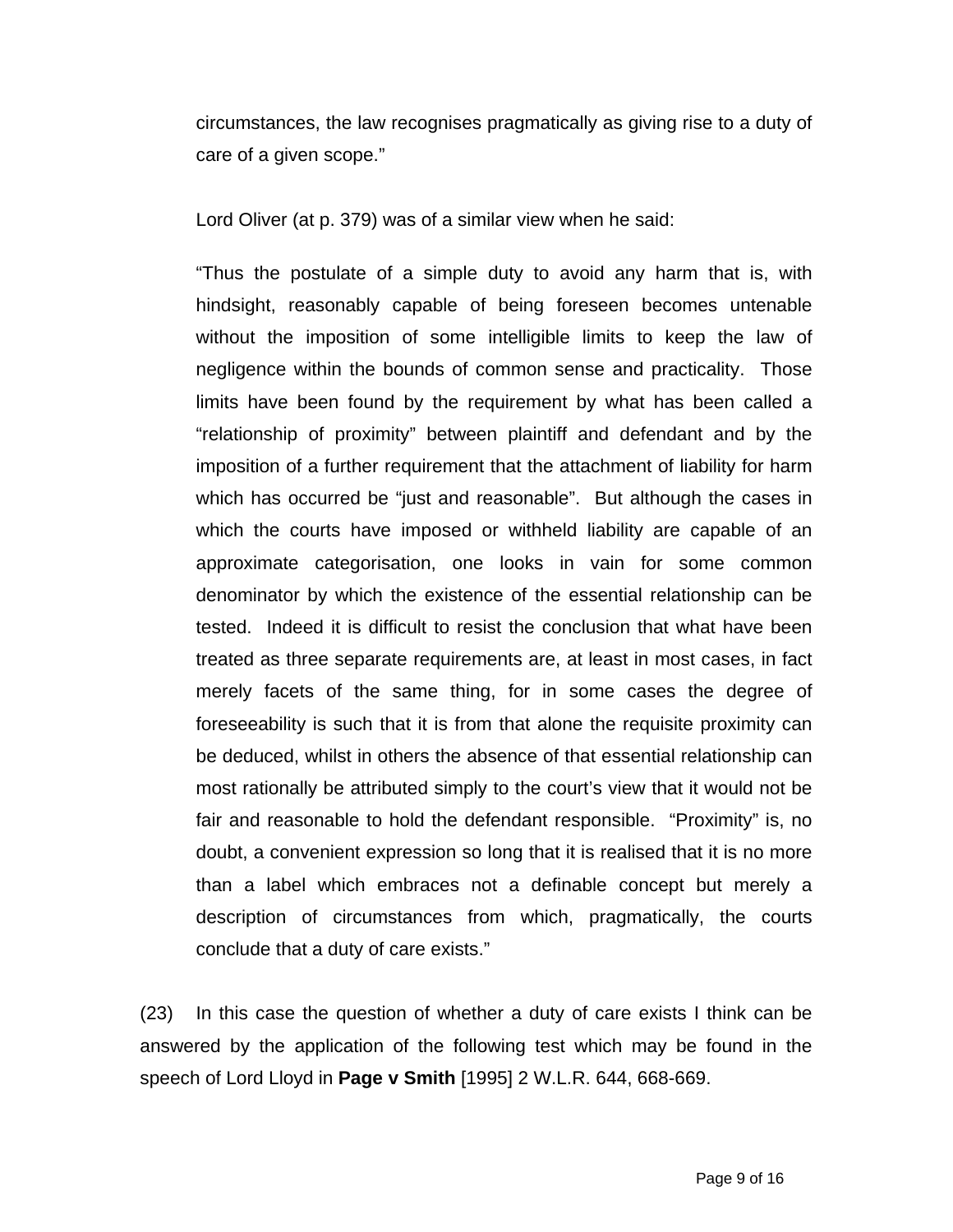"The test in every case ought to be whether the defendant can reasonably foresee that his conduct will expose the plaintiff to the risk of personal injury. If so, he comes under a duty of care to that plaintiff. If a working definition of "personal injury" is needed, it can be found in section 38 (1) of the Limitation Act 1980: 'Personal Injuries' includes any disease and any impairment of a person's physical or mental condition' ".

(24) The question therefore is whether the Respondent ought reasonably to have foreseen that his conduct would expose the Appellant to the risk of personal injury so as to come under a duty of care to him.

(25) It is not in dispute that pressurising the hydraulic systems of the aircraft carried with it a certain amount of risk. Counsel for the Appellant pointed to the operating manual for the aircraft that allowed for the pressurisation of the hydraulic systems by the flight crew but only after a three-chime signal that was to be given only after ground clearance was assured. Counsel for the Respondent also acknowledged that care had to be exercised when the C hydraulic system was pressurised and accepted that, particularly where the system could be leaking, there was a risk in pressurising the system as persons under the aircraft could be injured. He accepted that the Respondent owed a duty of care to the baggage handlers and other ground crew who the Respondent might reasonably expect to be in the area of the aircraft while it was on the ground. This however, submitted Counsel, did not include the Appellant. The Respondent could not reasonably foresee injury to the Appellant, as the Respondent did not require him to do what he did at the time. It was simply not his job to go under the aircraft at the material time and consequently the Respondent could not reasonably foresee that he would be near the hydraulic bay so as to be injured when the C hydraulic system was pressurised. In this case therefore the answer to the question whether the Respondent ought reasonably to have foreseen that its conduct would expose the Appellant to the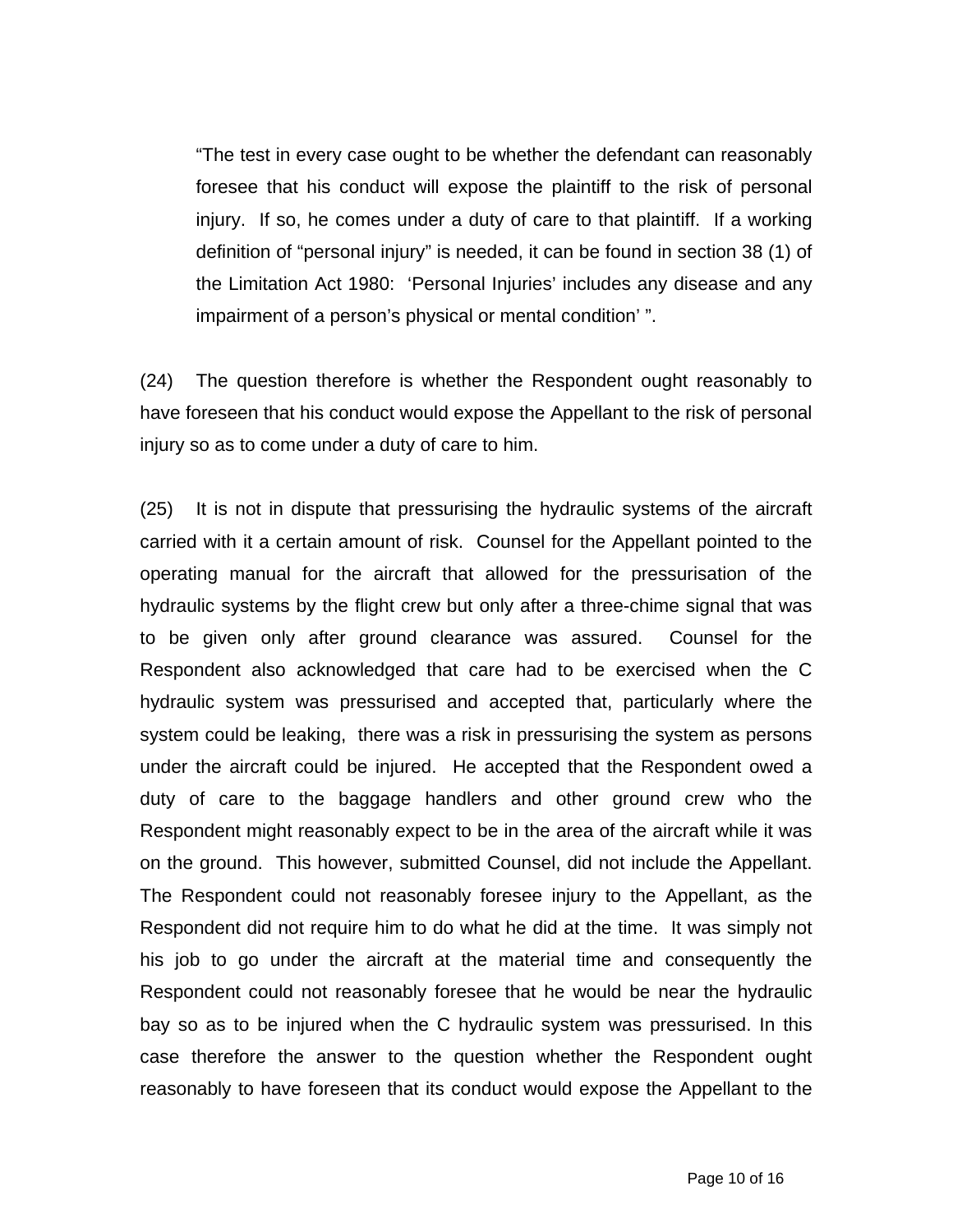risk of personal injury comes down to the question whether the Respondent ought reasonably to have foreseen that the Appellant might be under the aircraft, in harm's way, when the C hydraulic system was pressurised.

(26) It is clear on the evidence that the Appellant was rostered to fly to St. Lucia. In St. Lucia the flight crew, of which the Appellant was one, was to be changed. The Appellant had to remain on the aircraft on its onward journey to Grenada and finally to Trinidad. While on the aircraft he would fly as a member of the supernumerary crew. As such he is not part of the crew flying the aircraft. Although any period he is a member of the supernumerary crew counts as part of his duty time, he is not in that capacity involved in flying duties.

(27) It is relevant to notice that the industrial agreement between the Respondent and the Trinidad and Tobago Airlines Pilots' Association provides that duty time in connection with flying duties is measured one (1) hour before the scheduled departure to a minimum of thirty (30) minutes after the last landing in the duty period. One can easily understand the need for such a provision. It can hardly be expected that if the existing crew is to be replaced with a new crew at any place where the aircraft may land that the new crew would be in control of the aircraft the second it lands. In those circumstances it would be entirely reasonable for the Respondent to foresee that a member of the crew that was about to be replaced by a new crew member might perform flying duties for a period after the aircraft has landed. It is not disputed that the flight engineer as part of his duties is required to perform an external inspection of the aircraft during which he must specifically check for leaks in the aircraft. Such an inspection would take the flight engineer under the aircraft and more particularly in the area of the hydraulic bay. It is common ground that the injury occurred within thirty (30) minutes of the aircraft landing in St. Lucia. In other words the injury occurred in the period when the flight engineer on the crew about to be replaced might still be expected to be involved in flying duties. In those circumstances, since he could reasonably be expected to be performing flying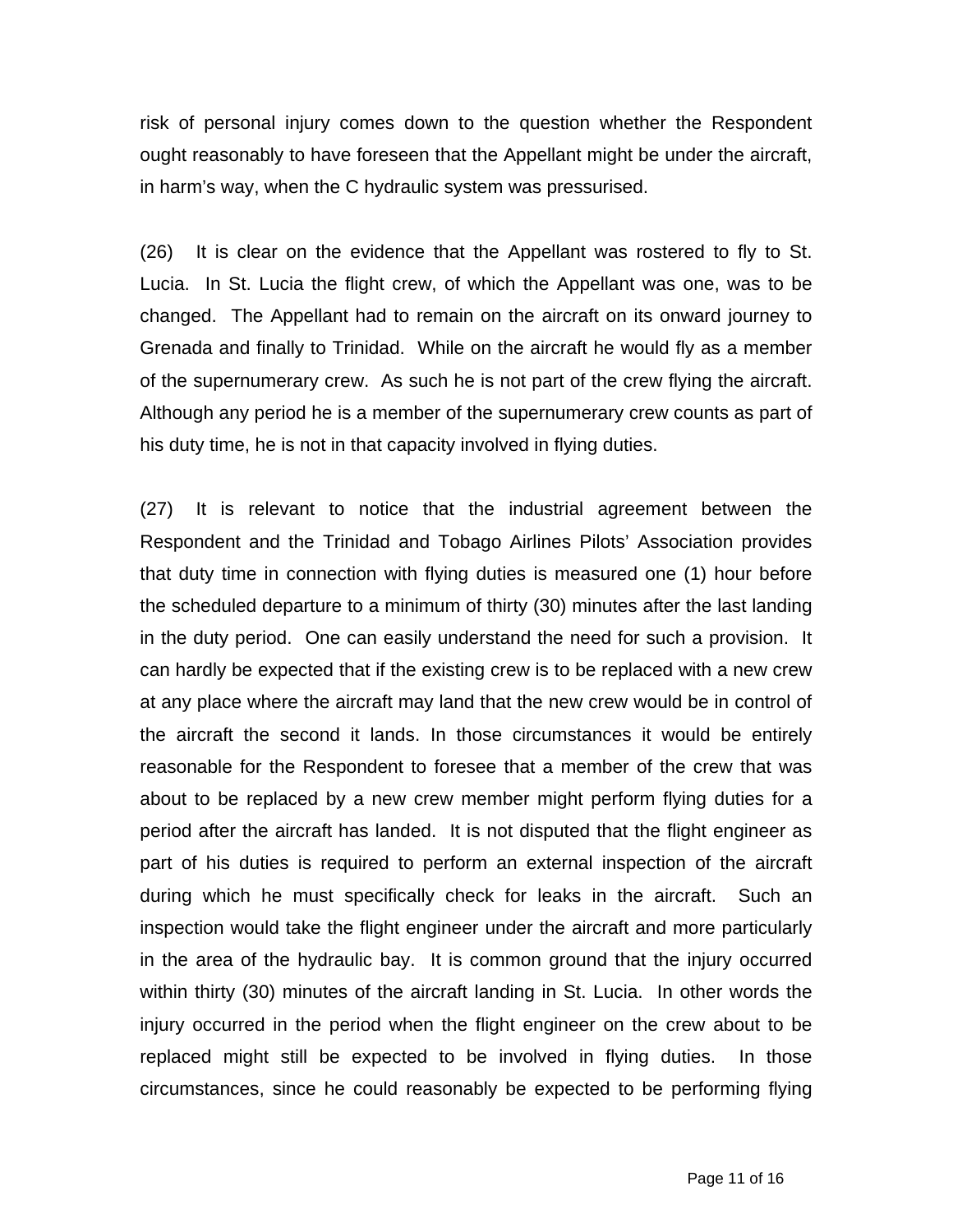duties, in my judgment, it cannot be said that it could not have been reasonably foreseeable that he might be under the aircraft in the vicinity of the hydraulic bay.

(28) In this case I do not think that it can be doubted that having gone under the aircraft, as the Judge found, out of concern that there may be a fire hazard that he went there in execution of his duties as a flight engineer.

(29) To argue that the Respondent is not liable because the Appellant was not required to be where he was at the time he was injured is, in the circumstances, not factually correct. It is also a technical argument and one that is not sound in law. It conjures up notions that an employer will not be liable to an employee if he is engaged in a frolic of his own. This concept has no relevance to the liability of the employer to his employee in negligence (**Allen v Aeroplane and Motor Aluminium Castings Limited** [1965] 3ALL E.R. 377). An employer may be liable even when the employee was injured when engaged in an activity for the employee's use and not directly connected with his work (see **Davison v. Handley Page Limited** [1945] 1ALL E.R. 235). Whether the Appellant is performing a duty or not does not exclude him from the class of persons to whom a duty of care is owed by the Respondent. The fact of the matter is that the Respondent should have had in its contemplation that flight engineers including those from a crew going off duty might go under the aircraft in execution of their duties. The Respondent ought therefore to have such persons in their contemplation and ought to have reasonably foreseen that its conduct could expose such persons to personal injury. It is not relevant in those circumstances that the Appellant may have had nothing further to tell the ground engineers when he came off the aircraft or (which is not the case) that he may have even gone under the aircraft out of simple curiosity.

(30) In my judgment therefore the answer to the question whether the Respondent ought reasonably to have foreseen that its conduct could expose the Appellant to the risk of personal injury so as to come under a duty of care to him,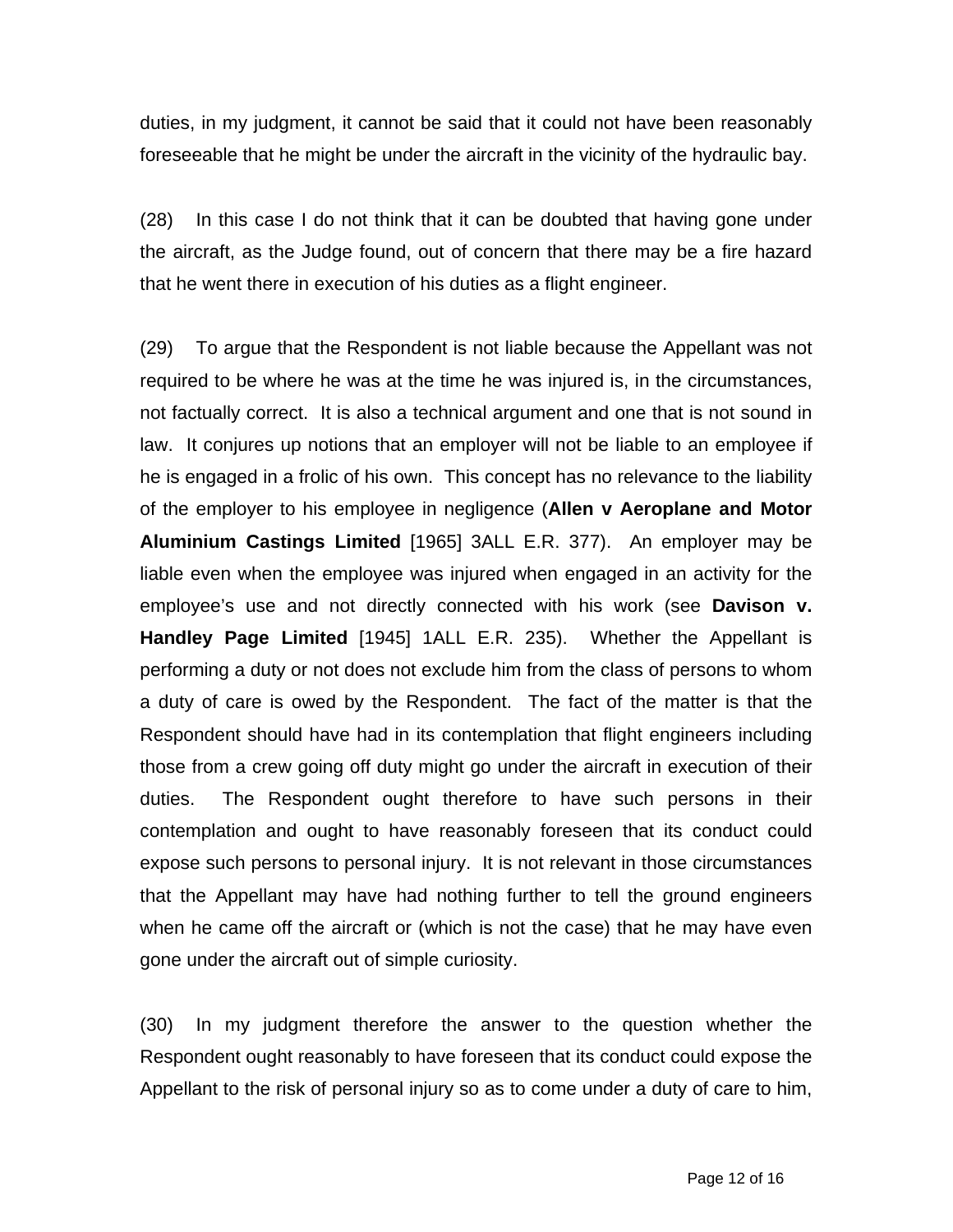must be answered in the affirmative. The Respondent was therefore under a duty of care to the Appellant not to expose him to the risk of personal injury.

(31) As I mentioned Counsel for the Respondent submitted that in the event that the Appellant is owed a duty of care by the Respondent the duty is only one to warn the Appellant of risks of which he did not know. The Respondent contends that the Appellant knew of the risk of coming into contact with hydraulic fluid. In this case therefore the occasion to exercise the duty of care did not arise.

(32) It is correct to say that on the evidence the Appellant knew that there would be some danger in the event that hydraulic fluid came into contact with the body. According to him if it entered his eye it could cause pain but no permanent damage. It can also be inferred that when he went under the aircraft he must have been aware that hydraulic fluid could fall on him in the circumstances where the C system might be leaking. That, however, is different from having hydraulic fluid shot at your person under pressure. The risk of serious injury arises in those circumstances and the risk arises not from simply falling hydraulic fluid but the pressurisation of the fluid. The scope of the duty owed by the Respondent to the Appellant should be looked at from that perspective and should be described in terms to remove that risk. It seems to me that the standard of care required of the Respondent would have been no less than to warn the Appellant that the C hydraulic system is about to be pressurised. On the evidence the only possible conclusion is that he was not warned. Counsel for the Respondent referred to the evidence of the Appellant that when he arrived under the aircraft he saw the access panels to the hydraulic bay opened and a ladder under one of them. This according to Counsel for the Respondent should have suggested to the Appellant that the maintenance crew was attending to the problem and should have provided the appropriate warning to the Appellant. I agree that this could have suggested to the Appellant that the snag was being attended to but it does not provide evidence of any warning to the Appellant that the system was about to be pressurised. This might be so if the Appellant ought to have known that in the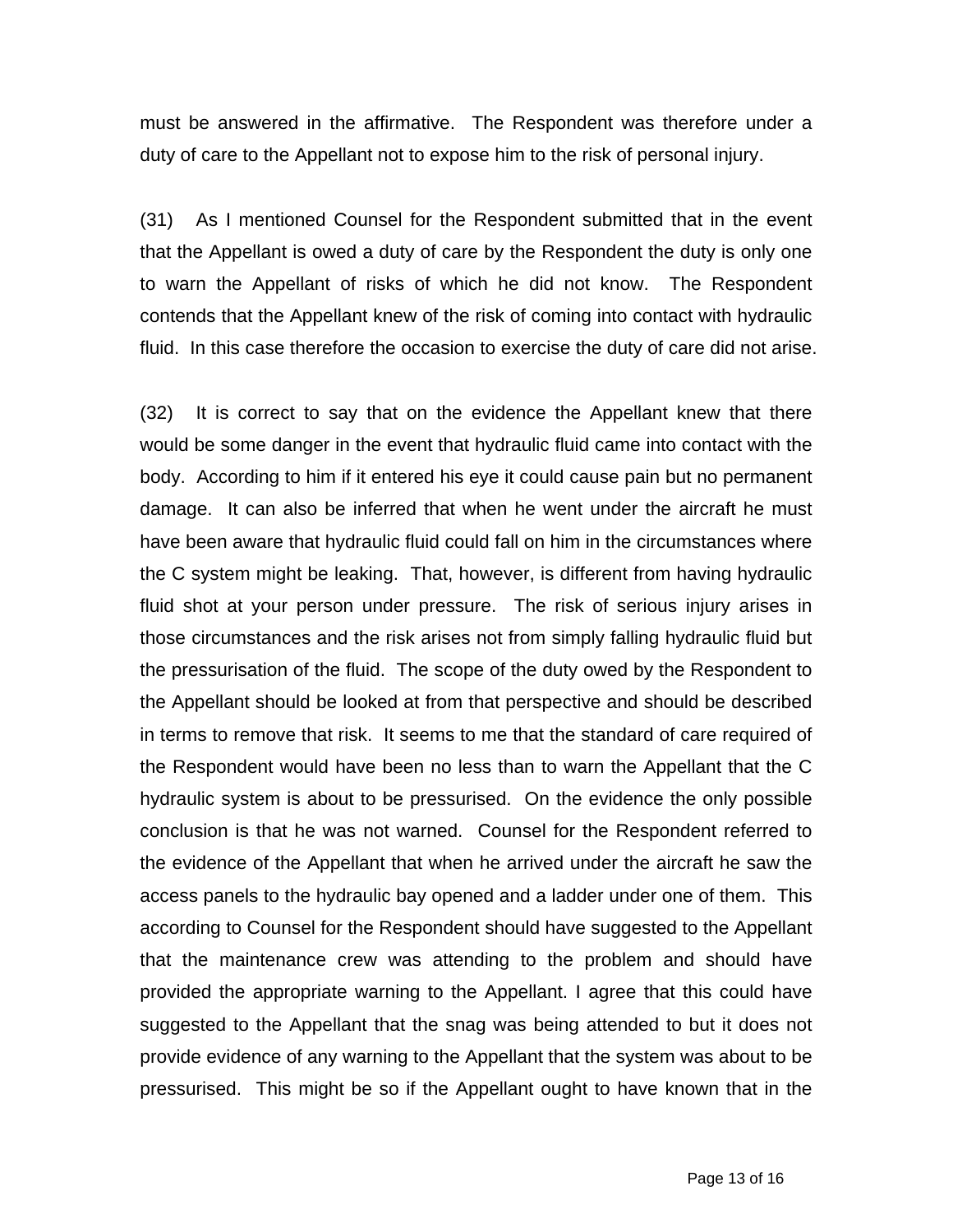normal course of attending to the snag that the hydraulic system had to be pressurised. But there is no evidence that the Appellant ought to have known of this.

(33) The Judge also referred to the system that the Respondent had of placing a placard in the cockpit. The Judge stated that the purpose of the placard was to identify what work was to be done and what in the cockpit was not to be touched. He indicated that the Appellant, having come off the aircraft, did not know whether someone had in fact placed such a placard in the cockpit and the Appellant therefore denied himself the opportunity of knowing what maintenance work was being done. But, with due respect to the Judge, I think that he did not properly assess the evidence here. What the Appellant said of the placard is that it will indicate to the cockpit crew that work is being done and what they are not to touch. No mention was made in the evidence of the placard indicating what work the crew intended to execute. There is, in any event, no evidence that the placard was placed in this case. In fact a reasonable inference which maybe drawn in this case, from the evidence that the ground crew did not enter the plane on landing in St. Lucia and the ground crew had the responsibility of placing the placard in the cockpit, is that it was not placed.

(34) Counsel for the Respondent, however, submitted that even if the Appellant were owed a duty of care the Respondent is still not liable because the Appellant was wholly to blame for the injury that he suffered. As I mentioned the Judge concluded that the Appellant did not use reasonable care for his safety and that he knew the danger of hydraulic fluid coming into contact with him, but still went under the aircraft. He also had the opportunity of using smoke goggles. Counsel in essence sought to defend this conclusion. Counsel's submission really raises the question of contributory negligence where the damage recoverable maybe reduced to such extent having regard to the claimant's share in the responsibility for the damage (see section 28(1) of the **Supreme Court of Judicature Act**  Chapter 4:01) The Court must here have regard to both causation and to the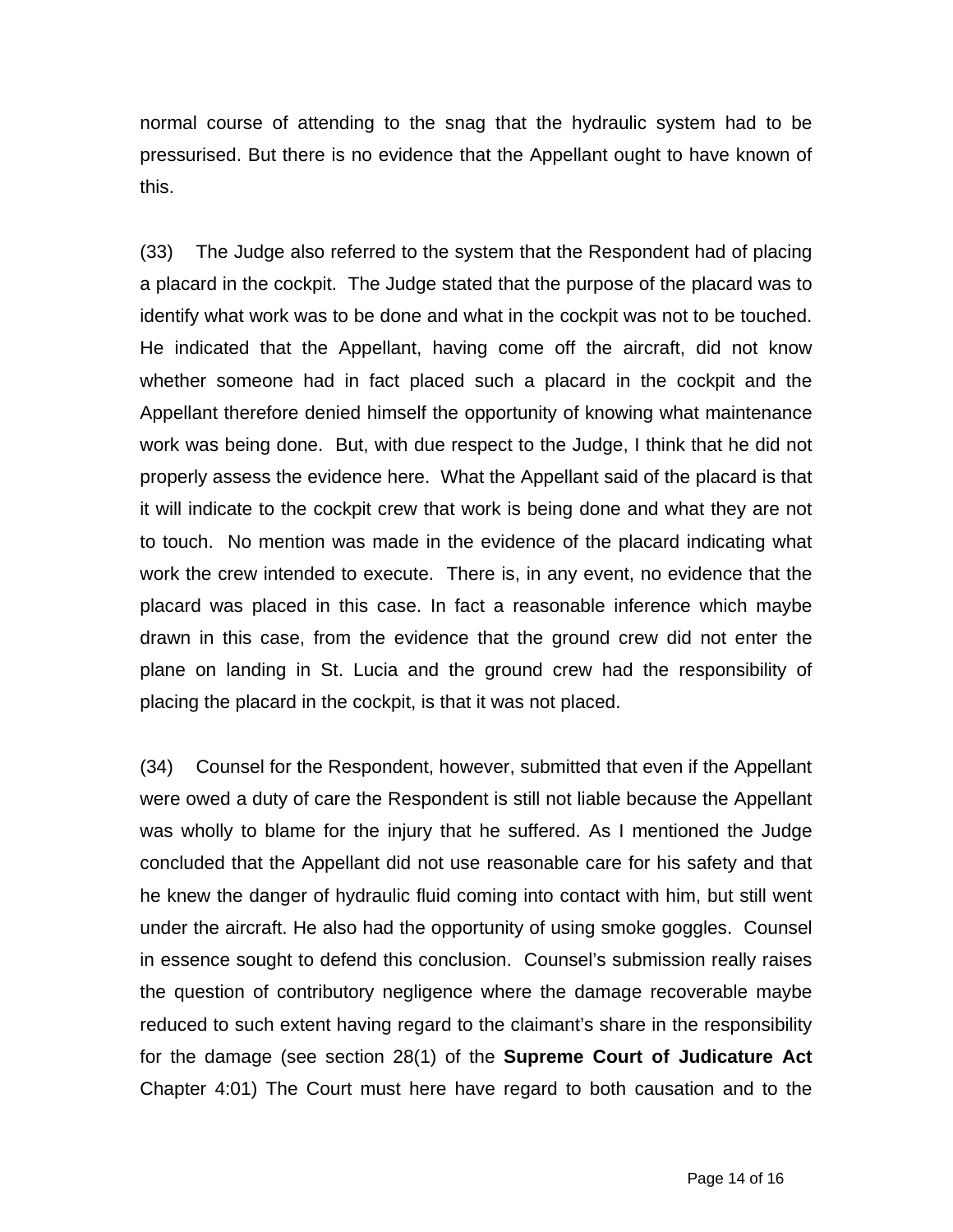relative blameworthiness of the parties (see **Brown v Thompson** [1968] 2 ALL E.R. 708). It is in this context that I propose to examine the factors which the Judge held, and which Counsel submits, amounted to the failure of the Respondent not to take care of his own safety.

(35) I have already mentioned that the real danger here was not the simple fact of hydraulic fluid coming into contact with the Appellant but the pressurisation of the C hydraulic system. Here the Appellant did not know that the system was about to be pressurised or would be pressurised. It therefore cannot be said that he knew or appreciated the risk involved. So far as the use of smoke goggles is concerned the Appellant did accept a suggestion put to him by Counsel in crossexamination that he could have used the smoke goggles to protect his eyes. The Respondent not surprisingly seized on this answer and has drawn attention to it in advancing its submission. But this answer by the Appellant was given, no doubt, with the benefit of hindsight. I do not doubt that the Appellant "could have" worn the goggles as no doubt he could have, in hindsight, taken a number of other protective measures. There is, however, no evidence that smoke goggles were provided by the Respondent for the use by flight engineers when leaving the aircraft to carry out inspections. The description "smoke goggles" carries a certain connotation and suggests that they are to be used in circumstances of a smoke filled cabin. The name of the goggles does not suggest that they are to be used in external inspections of the aircraft. It seems that flight engineers were required to check for leaks on a routine basis and to do so without eye wear. What evidence there is does not indicate that the goggles were used in external inspections of the aircraft. In those circumstances I do not think that any criticism can be directed at the Appellant for not wearing the goggles even where he acknowledges that he could have worn them. I would think that if having left the cockpit to see if there was a fire threat as a consequence of the leak it would not have been apparent to him that he should have protected his eyes from injury. This is particularly so in this case where the Appellant said that on approaching the hydraulic bay at the material time he saw no evidence of a leak. The position